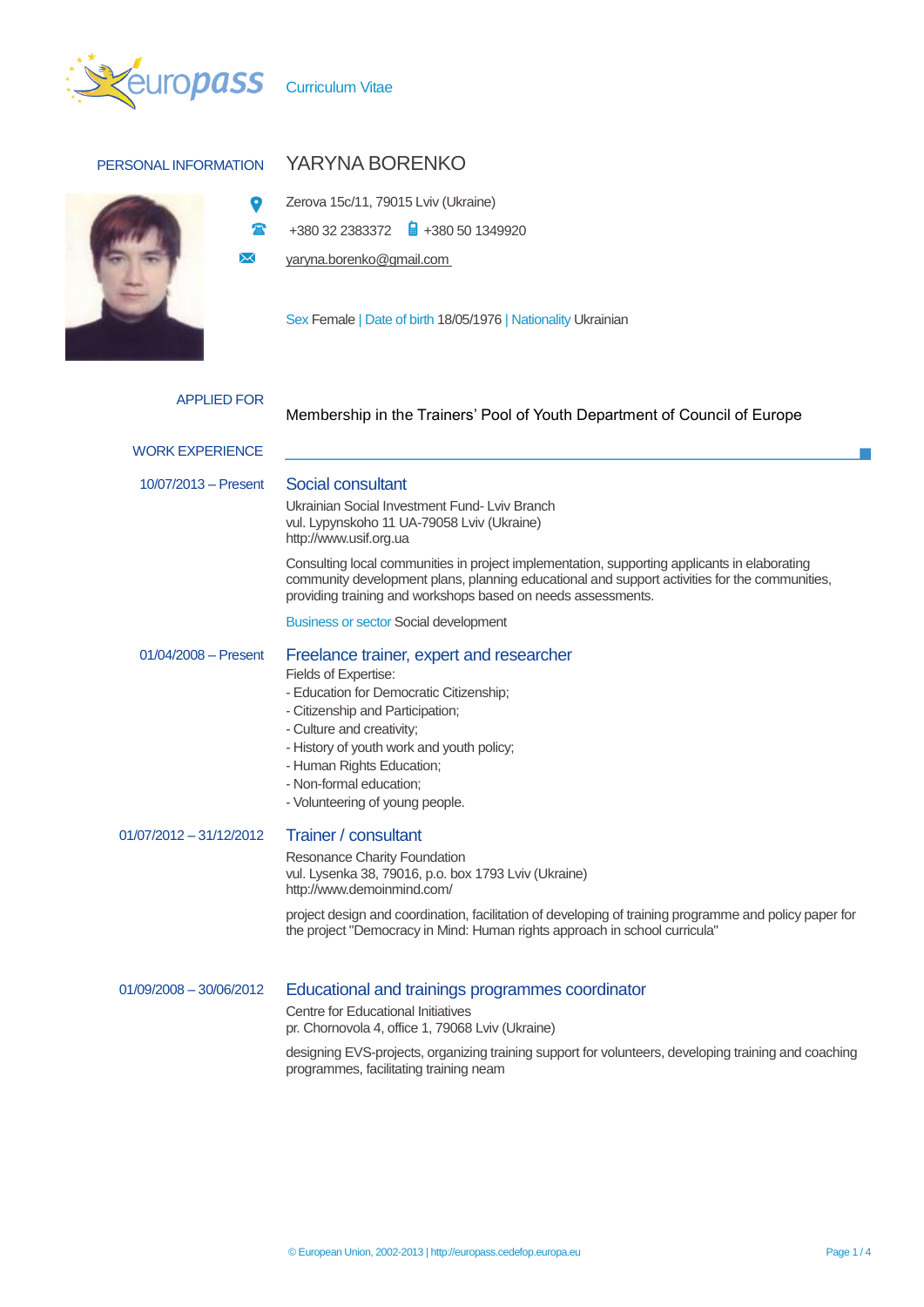| - organizing trainers team activity, providing trainings and facilitation for NGOs and networks;<br>civil servants in field of pear education, non-formal education, European awareness, local project<br>management;<br>- developing and coordinating educational international and networking projects;<br>- expertise and consulting NGOs and local communities in educational issues, capacity biulding and<br>local communities development;<br>- Providing trainings and facilitation events in youth project management, youth participation, policy<br>development, identity, tolerance, intercultural learning, collective memory.<br><b>School Parliament Coordinator</b><br>$01/01/2004 - 31/12/2004$<br>Youth and Children Centre of Galicia<br>vul. Vakhnyanyna 29, 79017 Lviv (Ukraine)<br>Coordination of School Parliament of Lviv, providing training and educational activities for school<br>leaders, cooperation with local educational authorities.<br>Journalistic Workshops Coordinator<br>$01/06/2003 - 30/10/2004$<br>Ukrainian-Polish Media Society<br>pl. Mitskevycha 7, 79000 Lviv (Ukraine)<br>Providing Polish-Ukrainian journalistic and photo-workshops, organizing photo-exhibitions, project<br>development and fundraising<br><b>Diploma in Political Science</b><br>$01/04/1999 - 16/11/2003$<br>Free University of Berlin,<br>Theory of Politics and Science<br>- Political System of Germany;<br>- Comparative Analysis of Political Systems;<br>- International Relations and Foreign Politics;<br>- Political Adult Education.<br><b>PhD in Political Science</b><br>$01/11/1998 - 30/12/2003$<br>Ivan Franko National University,<br>- Political Theory and History of Political Science;<br>- Philosophy<br>- Pedagogic<br>Diploma in International Relations<br>$01/09/1993 - 16/06/1998$<br>higher education<br>Ivan Franko National University,<br>- Diplomatic Service and International<br>Organisations;<br>- Theory of International Relations;<br>- Theory and Praxis of Translation.<br><b>PERSONAL SKILLS</b> | 01/01/2004 - 30/06/2011 | Programme director<br>European Dialogue<br>pr. Chornovola 4, 1, 79058 Lviv (Ukraine)                 |  |  |  |  |
|-------------------------------------------------------------------------------------------------------------------------------------------------------------------------------------------------------------------------------------------------------------------------------------------------------------------------------------------------------------------------------------------------------------------------------------------------------------------------------------------------------------------------------------------------------------------------------------------------------------------------------------------------------------------------------------------------------------------------------------------------------------------------------------------------------------------------------------------------------------------------------------------------------------------------------------------------------------------------------------------------------------------------------------------------------------------------------------------------------------------------------------------------------------------------------------------------------------------------------------------------------------------------------------------------------------------------------------------------------------------------------------------------------------------------------------------------------------------------------------------------------------------------------------------------------------------------------------------------------------------------------------------------------------------------------------------------------------------------------------------------------------------------------------------------------------------------------------------------------------------------------------------------------------------------------------------------------------------------------------------------------------------------------------------------------------------|-------------------------|------------------------------------------------------------------------------------------------------|--|--|--|--|
| <b>EDUCATION AND TRAINING</b>                                                                                                                                                                                                                                                                                                                                                                                                                                                                                                                                                                                                                                                                                                                                                                                                                                                                                                                                                                                                                                                                                                                                                                                                                                                                                                                                                                                                                                                                                                                                                                                                                                                                                                                                                                                                                                                                                                                                                                                                                                     |                         | - developing trainings and workshops for youth, youth workers, teachers, local community leaders and |  |  |  |  |
|                                                                                                                                                                                                                                                                                                                                                                                                                                                                                                                                                                                                                                                                                                                                                                                                                                                                                                                                                                                                                                                                                                                                                                                                                                                                                                                                                                                                                                                                                                                                                                                                                                                                                                                                                                                                                                                                                                                                                                                                                                                                   |                         |                                                                                                      |  |  |  |  |
|                                                                                                                                                                                                                                                                                                                                                                                                                                                                                                                                                                                                                                                                                                                                                                                                                                                                                                                                                                                                                                                                                                                                                                                                                                                                                                                                                                                                                                                                                                                                                                                                                                                                                                                                                                                                                                                                                                                                                                                                                                                                   |                         |                                                                                                      |  |  |  |  |
|                                                                                                                                                                                                                                                                                                                                                                                                                                                                                                                                                                                                                                                                                                                                                                                                                                                                                                                                                                                                                                                                                                                                                                                                                                                                                                                                                                                                                                                                                                                                                                                                                                                                                                                                                                                                                                                                                                                                                                                                                                                                   |                         |                                                                                                      |  |  |  |  |
|                                                                                                                                                                                                                                                                                                                                                                                                                                                                                                                                                                                                                                                                                                                                                                                                                                                                                                                                                                                                                                                                                                                                                                                                                                                                                                                                                                                                                                                                                                                                                                                                                                                                                                                                                                                                                                                                                                                                                                                                                                                                   |                         |                                                                                                      |  |  |  |  |
|                                                                                                                                                                                                                                                                                                                                                                                                                                                                                                                                                                                                                                                                                                                                                                                                                                                                                                                                                                                                                                                                                                                                                                                                                                                                                                                                                                                                                                                                                                                                                                                                                                                                                                                                                                                                                                                                                                                                                                                                                                                                   |                         |                                                                                                      |  |  |  |  |
|                                                                                                                                                                                                                                                                                                                                                                                                                                                                                                                                                                                                                                                                                                                                                                                                                                                                                                                                                                                                                                                                                                                                                                                                                                                                                                                                                                                                                                                                                                                                                                                                                                                                                                                                                                                                                                                                                                                                                                                                                                                                   |                         |                                                                                                      |  |  |  |  |
|                                                                                                                                                                                                                                                                                                                                                                                                                                                                                                                                                                                                                                                                                                                                                                                                                                                                                                                                                                                                                                                                                                                                                                                                                                                                                                                                                                                                                                                                                                                                                                                                                                                                                                                                                                                                                                                                                                                                                                                                                                                                   |                         |                                                                                                      |  |  |  |  |
|                                                                                                                                                                                                                                                                                                                                                                                                                                                                                                                                                                                                                                                                                                                                                                                                                                                                                                                                                                                                                                                                                                                                                                                                                                                                                                                                                                                                                                                                                                                                                                                                                                                                                                                                                                                                                                                                                                                                                                                                                                                                   |                         |                                                                                                      |  |  |  |  |
|                                                                                                                                                                                                                                                                                                                                                                                                                                                                                                                                                                                                                                                                                                                                                                                                                                                                                                                                                                                                                                                                                                                                                                                                                                                                                                                                                                                                                                                                                                                                                                                                                                                                                                                                                                                                                                                                                                                                                                                                                                                                   |                         |                                                                                                      |  |  |  |  |
|                                                                                                                                                                                                                                                                                                                                                                                                                                                                                                                                                                                                                                                                                                                                                                                                                                                                                                                                                                                                                                                                                                                                                                                                                                                                                                                                                                                                                                                                                                                                                                                                                                                                                                                                                                                                                                                                                                                                                                                                                                                                   |                         |                                                                                                      |  |  |  |  |
|                                                                                                                                                                                                                                                                                                                                                                                                                                                                                                                                                                                                                                                                                                                                                                                                                                                                                                                                                                                                                                                                                                                                                                                                                                                                                                                                                                                                                                                                                                                                                                                                                                                                                                                                                                                                                                                                                                                                                                                                                                                                   |                         |                                                                                                      |  |  |  |  |
|                                                                                                                                                                                                                                                                                                                                                                                                                                                                                                                                                                                                                                                                                                                                                                                                                                                                                                                                                                                                                                                                                                                                                                                                                                                                                                                                                                                                                                                                                                                                                                                                                                                                                                                                                                                                                                                                                                                                                                                                                                                                   |                         |                                                                                                      |  |  |  |  |
|                                                                                                                                                                                                                                                                                                                                                                                                                                                                                                                                                                                                                                                                                                                                                                                                                                                                                                                                                                                                                                                                                                                                                                                                                                                                                                                                                                                                                                                                                                                                                                                                                                                                                                                                                                                                                                                                                                                                                                                                                                                                   |                         |                                                                                                      |  |  |  |  |
|                                                                                                                                                                                                                                                                                                                                                                                                                                                                                                                                                                                                                                                                                                                                                                                                                                                                                                                                                                                                                                                                                                                                                                                                                                                                                                                                                                                                                                                                                                                                                                                                                                                                                                                                                                                                                                                                                                                                                                                                                                                                   |                         |                                                                                                      |  |  |  |  |
|                                                                                                                                                                                                                                                                                                                                                                                                                                                                                                                                                                                                                                                                                                                                                                                                                                                                                                                                                                                                                                                                                                                                                                                                                                                                                                                                                                                                                                                                                                                                                                                                                                                                                                                                                                                                                                                                                                                                                                                                                                                                   |                         |                                                                                                      |  |  |  |  |
|                                                                                                                                                                                                                                                                                                                                                                                                                                                                                                                                                                                                                                                                                                                                                                                                                                                                                                                                                                                                                                                                                                                                                                                                                                                                                                                                                                                                                                                                                                                                                                                                                                                                                                                                                                                                                                                                                                                                                                                                                                                                   |                         |                                                                                                      |  |  |  |  |
|                                                                                                                                                                                                                                                                                                                                                                                                                                                                                                                                                                                                                                                                                                                                                                                                                                                                                                                                                                                                                                                                                                                                                                                                                                                                                                                                                                                                                                                                                                                                                                                                                                                                                                                                                                                                                                                                                                                                                                                                                                                                   |                         |                                                                                                      |  |  |  |  |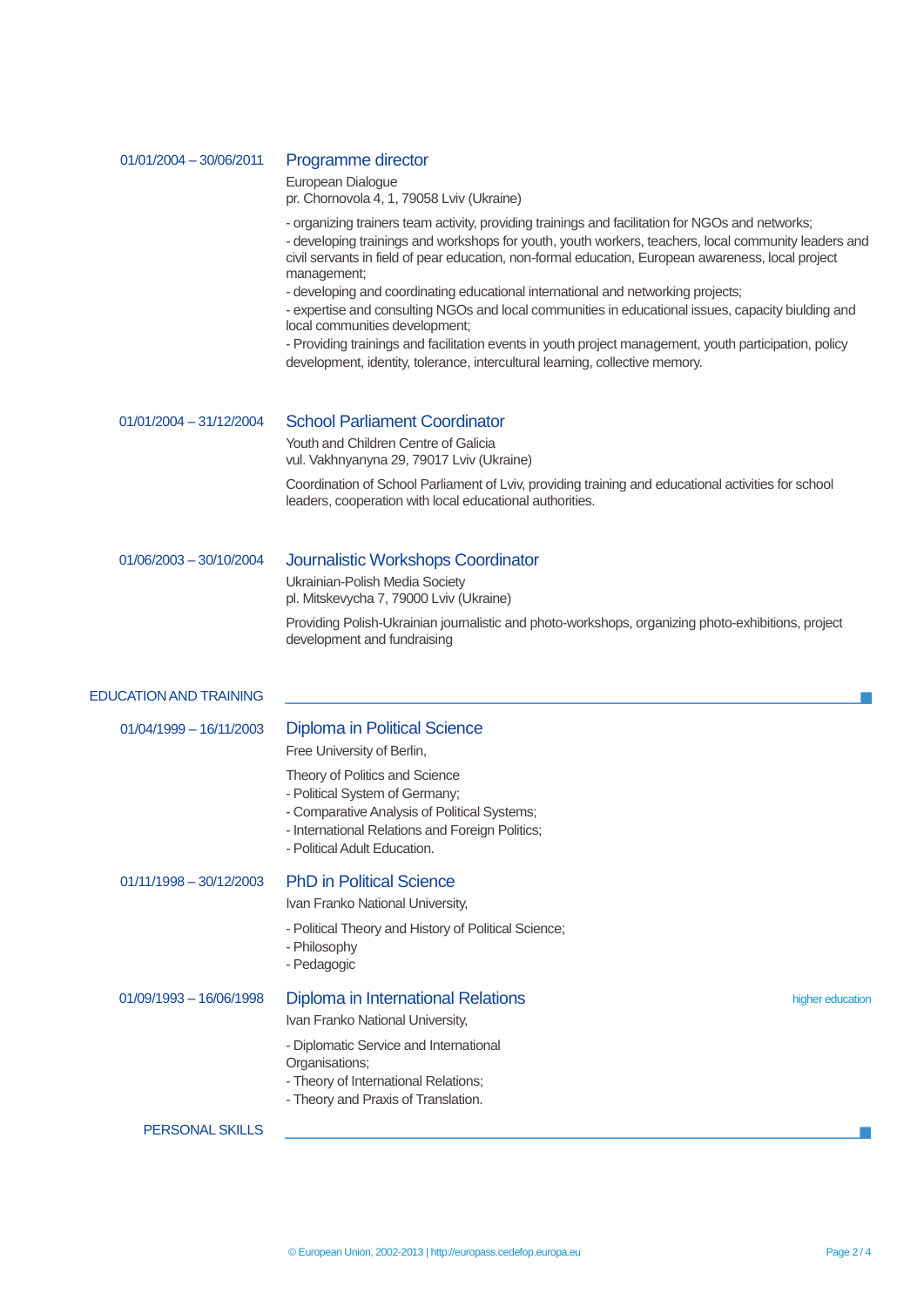

| Mother tongue(s)                                                                                                                                                                                                                                                                                                                                                                                                                                                                                                                                                                                                                                | Ukrainian                                                                                                                                                                                                                                                                                                                                                                                                                                                                                                                                                                                                                                    |                |                    |                   |                |  |  |
|-------------------------------------------------------------------------------------------------------------------------------------------------------------------------------------------------------------------------------------------------------------------------------------------------------------------------------------------------------------------------------------------------------------------------------------------------------------------------------------------------------------------------------------------------------------------------------------------------------------------------------------------------|----------------------------------------------------------------------------------------------------------------------------------------------------------------------------------------------------------------------------------------------------------------------------------------------------------------------------------------------------------------------------------------------------------------------------------------------------------------------------------------------------------------------------------------------------------------------------------------------------------------------------------------------|----------------|--------------------|-------------------|----------------|--|--|
| Other language(s)                                                                                                                                                                                                                                                                                                                                                                                                                                                                                                                                                                                                                               | <b>UNDERSTANDING</b>                                                                                                                                                                                                                                                                                                                                                                                                                                                                                                                                                                                                                         |                | <b>SPEAKING</b>    |                   | <b>WRITING</b> |  |  |
|                                                                                                                                                                                                                                                                                                                                                                                                                                                                                                                                                                                                                                                 | Listening                                                                                                                                                                                                                                                                                                                                                                                                                                                                                                                                                                                                                                    | Reading        | Spoken interaction | Spoken production |                |  |  |
| English                                                                                                                                                                                                                                                                                                                                                                                                                                                                                                                                                                                                                                         | C <sub>2</sub>                                                                                                                                                                                                                                                                                                                                                                                                                                                                                                                                                                                                                               | C <sub>2</sub> | C <sub>2</sub>     | C <sub>2</sub>    | C <sub>2</sub> |  |  |
| German                                                                                                                                                                                                                                                                                                                                                                                                                                                                                                                                                                                                                                          | C <sub>2</sub>                                                                                                                                                                                                                                                                                                                                                                                                                                                                                                                                                                                                                               | C <sub>2</sub> | C <sub>2</sub>     | C <sub>2</sub>    | C <sub>2</sub> |  |  |
| Russian                                                                                                                                                                                                                                                                                                                                                                                                                                                                                                                                                                                                                                         | C <sub>2</sub>                                                                                                                                                                                                                                                                                                                                                                                                                                                                                                                                                                                                                               | C <sub>2</sub> | C <sub>2</sub>     | C <sub>2</sub>    | C <sub>2</sub> |  |  |
| Polish                                                                                                                                                                                                                                                                                                                                                                                                                                                                                                                                                                                                                                          | C <sub>2</sub>                                                                                                                                                                                                                                                                                                                                                                                                                                                                                                                                                                                                                               | C <sub>2</sub> | C <sub>2</sub>     | C <sub>2</sub>    | C <sub>2</sub> |  |  |
|                                                                                                                                                                                                                                                                                                                                                                                                                                                                                                                                                                                                                                                 | Levels: A1/A2: Basic user - B1/B2: Independent user - C1/C2: Proficient user<br>Financial Federational of Datamagnetical                                                                                                                                                                                                                                                                                                                                                                                                                                                                                                                     |                |                    |                   |                |  |  |
|                                                                                                                                                                                                                                                                                                                                                                                                                                                                                                                                                                                                                                                 | <b>Communication skills</b><br>- team work, ability to work in international teams gained by coordinating international projects and<br>participating in international working teams;<br>- good communication skills, openness and sensitivity gained through work with inclusion groups,<br>people with fewer opportunities and from different cultural backgrounds;<br>- ability to organise / to facilitate discussions in the team;<br>- conflict resolution skills;<br>- tolerance and positive attitude to the people;<br>- intercultural sensitivity.                                                                                 |                |                    |                   |                |  |  |
| Organisational / managerial skills                                                                                                                                                                                                                                                                                                                                                                                                                                                                                                                                                                                                              | - facilitating skills gained through providing meetings, conferences and workshops<br>- experience in project management gained through implementing numbers of civic initiatives;                                                                                                                                                                                                                                                                                                                                                                                                                                                           |                |                    |                   |                |  |  |
| <b>Job-related skills</b>                                                                                                                                                                                                                                                                                                                                                                                                                                                                                                                                                                                                                       | - good command in multimedia, photo-, video-, audio supply, office stationary;                                                                                                                                                                                                                                                                                                                                                                                                                                                                                                                                                               |                |                    |                   |                |  |  |
| <b>Computer skills</b>                                                                                                                                                                                                                                                                                                                                                                                                                                                                                                                                                                                                                          | - good command of Microsoft Office tools;<br>- good knowledge of photo design;<br>- good command in online tools.                                                                                                                                                                                                                                                                                                                                                                                                                                                                                                                            |                |                    |                   |                |  |  |
| <b>Other skills</b>                                                                                                                                                                                                                                                                                                                                                                                                                                                                                                                                                                                                                             | - good skills in producing movie subtitling;<br>- sports (swimming and hiking). - writing skills (essays, reviews, expertise, policy analysis) gained<br>through working in mass-media and producing policy papers;<br>- good skills in photography.                                                                                                                                                                                                                                                                                                                                                                                         |                |                    |                   |                |  |  |
| <b>ADDITIONAL</b><br>$\bullet$<br><b>INFORMATION</b><br>$\bullet$                                                                                                                                                                                                                                                                                                                                                                                                                                                                                                                                                                               | Council of Europe capacity building training for youth NGOs - 1) youth policy development and 2) youth participation,<br>Educational programme for European No Hate Speech Campaign activists (residential and online modules) on human<br>rights and combating hate speech online,                                                                                                                                                                                                                                                                                                                                                          |                |                    |                   |                |  |  |
| <b>Trainings and expertise</b><br>2010 - 2013<br>٠<br>٠<br>$\bullet$                                                                                                                                                                                                                                                                                                                                                                                                                                                                                                                                                                            | Online training course on defining and recognising hate speech for Ukrainian human rights activists<br>Advocating right for education in Lviv region (developing and coaching public campaigns for better education)<br>Coming back to Crimea: human rights through art and media (developing youth photo exhibition on human rights issues<br>in Crimea).<br>Democracy in mind: human rights approach in school curricula (training and advocacy programme for promoting human<br>rights approach in Ukrainian schools).<br>Do you wanna play? Games for peace and democracy - youth exchanges series for youngsters from Armenia, Romania, |                |                    |                   |                |  |  |
| Sweden and Ukraine.<br>EVS training cycle in Ukraine: on arrival trainings and mid-term evaluation meetings for volunteers from EU having their<br>$\bullet$<br>service in Belarus, Moldova and Ukraine.<br>Innovation in youth work for Centres for European Information (books, media, living library and movies in youth work).<br>٠<br>Minority report: partnership building activity for youth organisations working with inclusion for NGOs from Denmark,<br>$\bullet$<br>Sweden, Spain, Russia and Ukraine.<br>My independence: freedom of expression, right for education and social inclusion in Ukraine(youth publication of personal |                                                                                                                                                                                                                                                                                                                                                                                                                                                                                                                                                                                                                                              |                |                    |                   |                |  |  |
| $\bullet$<br>$\bullet$<br>$\bullet$<br>$\bullet$                                                                                                                                                                                                                                                                                                                                                                                                                                                                                                                                                                                                | stories of 20-years young people).<br>Promoting active citizenship in extracurricular education (teachers and youth workers seminar).<br>Youth research in youth policy development process (seminar for researchers, NGO leaders and civil servants in building<br>partnership in youth policy and youth work in Lithuania).<br>Volunteer management for Centres for European Information (coordination, networking and youth<br>initiatives).                                                                                                                                                                                              |                |                    |                   |                |  |  |